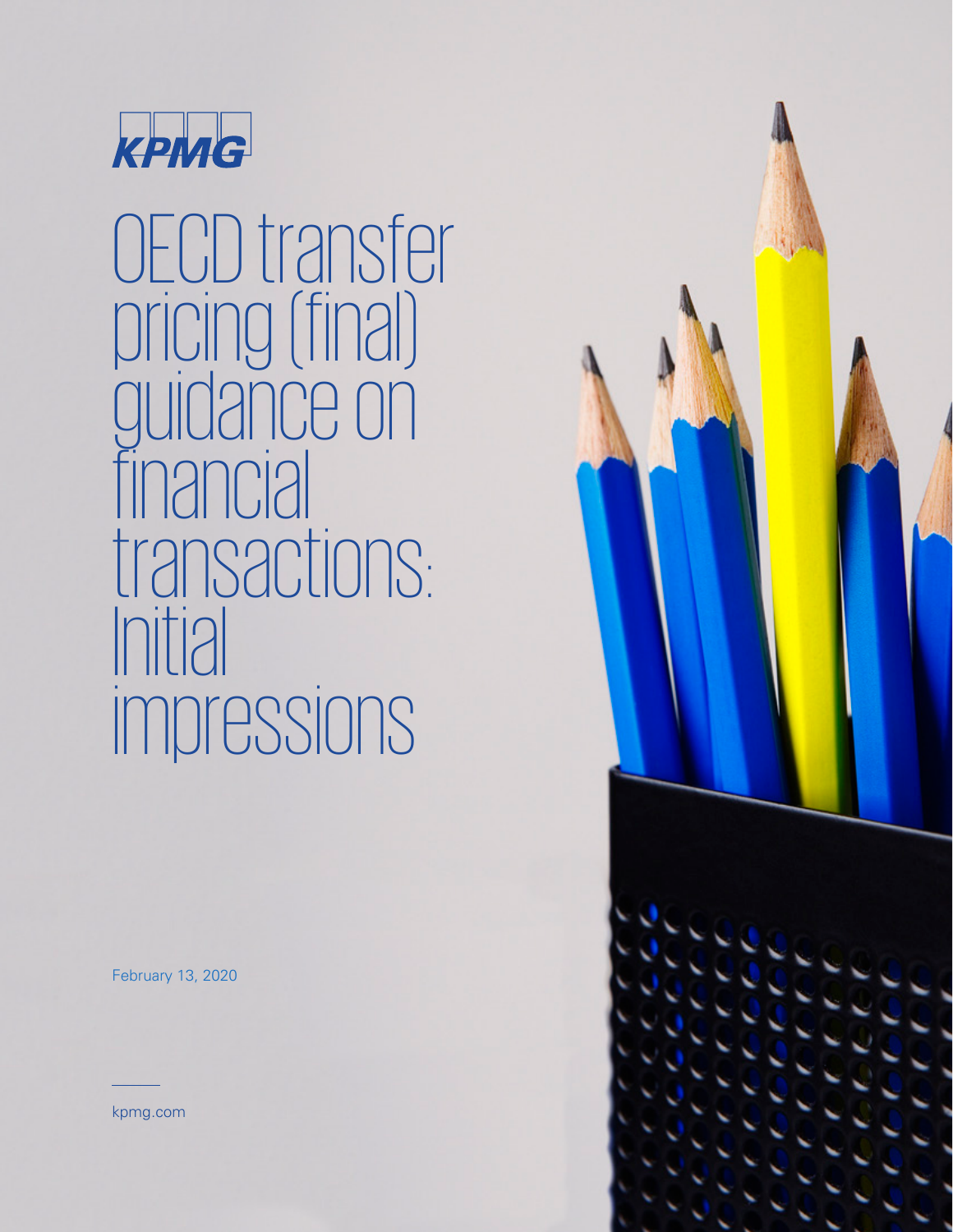## Introduction

As part the base erosion and profit shifting (BEPS) project, Actions 8-10, the Organisation for Economic Cooperation and Development (OECD) on 11 February 2020 issued final recommendations ("OECD guidance" or "final guidance") regarding the arm's length treatment of various financial transactions among related parties. This follows release of proposed guidance in July of 2018 ("draft guidance"), and applies transfer pricing methods to intercompany loans, cash pools, financial guarantees, hedging transactions, and captive insurers.

Read about the February 2020 release of the OECD final guidance: **[TaxNewsFlash](https://tax.kpmg.us/content/tax/en/index/taxnewsflash/taxnewsflash-transfer-pricing/tnf-oecd-transfer-pricing-guidance-financial-transactions.html)**

The following discussion provides initial impressions and observations, including notes about changes from the 2018 draft.

### Contents

## <span id="page-1-0"></span>Accurate delineation of the transaction

The final guidance retains the accurate delineation analysis for financial transactions from the draft guidance. Under this approach, the mix of debt and equity can be challenged by a tax authority based on the economically relevant characteristics of a transaction—such as an enforceable obligation to pay interest; cash flow projections supporting a borrower's ability to meet its obligations; the ability of a borrower to obtain funds externally; contractual terms; industry factors; and alternatives realistically available to the lender and borrower. A functional analysis of the parties involved, particularly with respect to the lender's ability to bear and manage the risks inherent in the financing transaction, may be essential in accurately delineating the transaction, as well as relevant aspects of business strategy associated with the transaction.

<sup>© 2020</sup> KPMG LLP, a Delaware limited liability partnership and the U.S. member firm of the KPMG network of independent member firms affiliated with KPMG International Cooperative ("KPMG International"), a Swiss entity. All rights reserved. Printed in the U.S.A. The KPMG name and logo are registered trademarks or trademarks of KPMG International.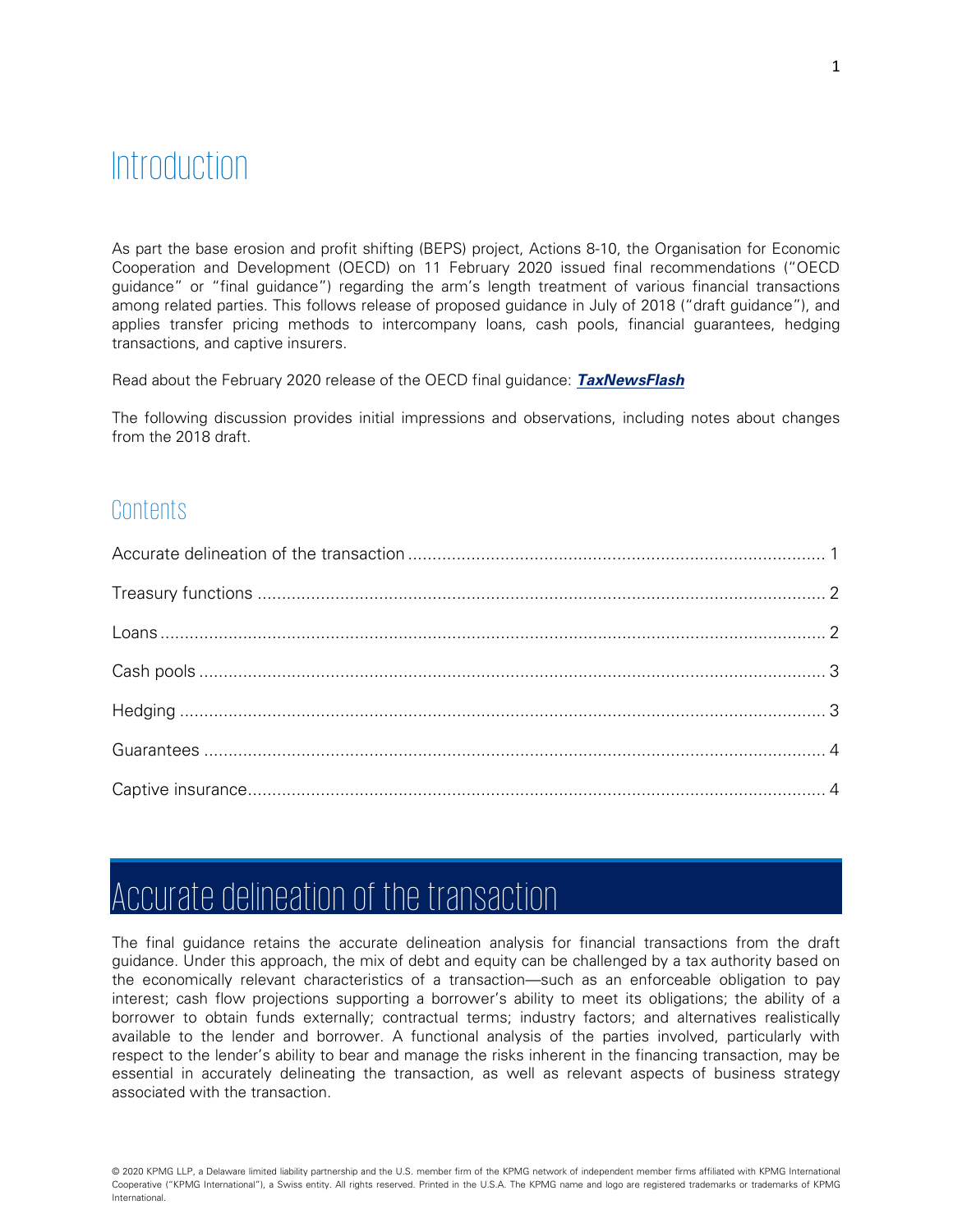Among the industry factors that may be taken into consideration in accurately delineating a transaction, including with regard to any of the specific areas discussed below, is the effect of government and other regulation. The financial services sector is specifically, if fleetingly, cited as an industry where "due regard" should be given to the constraints of regulations, such as capital requirements.

### KPMG observation

While far from a carve-out for financial services firms, this language appears to accept that financial transactions can be characterized and analyzed in ways which acknowledge the unique features of this industry.

The OECD guidance allows for the possibility that individual jurisdictions may eschew an accurate delineation analysis in favor of alternative approaches to determining the arm's length mix of debt and equity. Many countries currently have their own debt/equity characterization rules that do not depend on an accurate delineation approach.

# <span id="page-2-0"></span>Treasury functions

Transactions involving centralized treasury operations also need to be accurately delineated, including with regard to the identification and allocation of the economically significant risks (in accordance with Chapter I of the OECD Transfer Pricing Guidelines). This allocation, as well as the characterization of the treasury functions in general, will largely depend on the structure under which the treasury organization is structured. The latter can range from a completely decentralized approach, under which each operating entity handles its own financial transactions and treasury plays a supporting role, to a fully centralized arrangement where treasury has full responsibility for funding and related functions.

### KPMG observation

Most real-world treasury functions fall somewhere in the middle of these extremes, while the complexity of the treasury function in multinational banks will usually be of a different order of magnitude.

### <span id="page-2-1"></span>Loans

The OECD guidance reiterates the central role of a credit analysis of the borrower when pricing an intragroup loan, including through application of commercial "synthetic" credit rating tools and methodologies. The "implicit support" derived by an individual entity from its membership in a multinational group should be considered, with the entity's stand-alone credit rating adjusted up if the facts and circumstances support doing so.

<sup>© 2020</sup> KPMG LLP, a Delaware limited liability partnership and the U.S. member firm of the KPMG network of independent member firms affiliated with KPMG International Cooperative ("KPMG International"), a Swiss entity. All rights reserved. Printed in the U.S.A. The KPMG name and logo are registered trademarks or trademarks of KPMG International.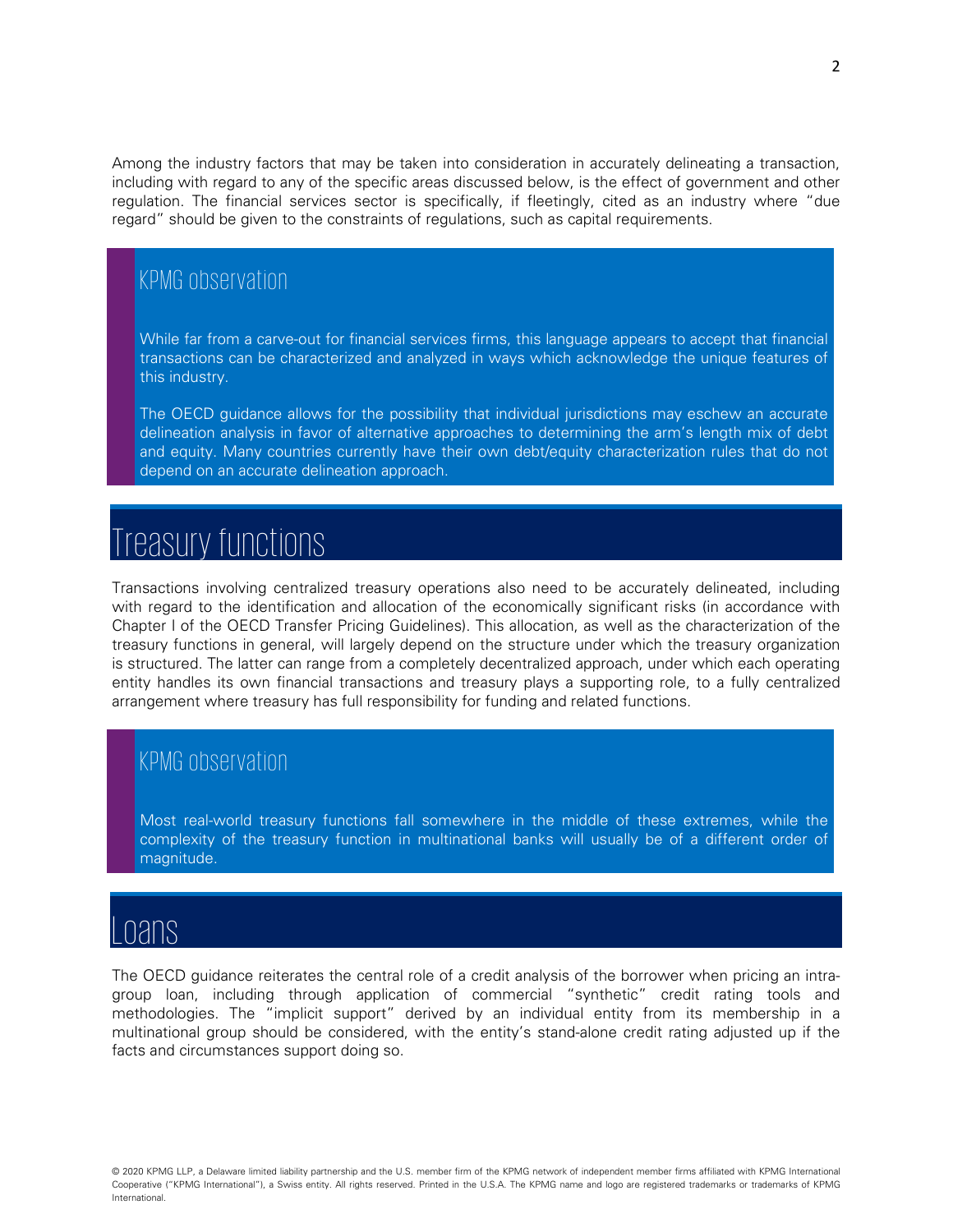### KPMG observation

However, there is no mention of a "rebuttable presumption" that an individual entity's credit rating should by default be viewed as equal to that of its parent or global group, as was floated in the draft guidance, although equivalence with the group rating is possible if supported by the facts (e.g., the importance of the entity to the overall business, regulatory obligations). The final guidance therefore hews closely to rating agency considerations of implicit support.

Loan covenants—such as limitations on a borrower's total allowable debt—are often included in agreements between unrelated parties, in part to alleviate the possible consequences of asymmetrical information between the parties. While such asymmetry will normally not be a factor in the case of related-party loans, the degree of interaction between the affiliates may mirror in many ways the protections provided by loan covenants. Consequently, the OECD guidance suggests that accurate delineation of the transaction could require taking into account the effects of such covenants in pricing an intra-group loan.

Finally, the OECD guidance discourages the use of credit default swaps to benchmark loan credit spreads (resolving a question left open in the draft guidance), and reiterates the unreliability of bank opinions as loan pricing indicators. (No differentiation is made as to potential distinctions in reliability among bank opinions, e.g., with respect to the depth of analysis that may support them.)

## <span id="page-3-0"></span>Cash pools

There is not much change in the discussion of cash pooling arrangements in the final compared to the draft OECD guidance. Application of an accurate delineation analysis can lead to re-characterization of debit and credit balances in the pool, which are meant to be short-term arrangements, into long-term loans or deposits if they are left outstanding for a long period of time. How long is too long may vary in different situations, with consideration possibly given to patterns over multiple years and the context of the group's overall funding policies.

Also consistent with the draft guidance, the final guidance directs that any synergies accruing to the multinational group from the operation of a cash pool, such as aggregate savings on external borrowing, should be allocated to the pool participants. The final guidance recognizes that identifying and collecting the data required to implement such an allocation is a challenge, as well as for tax administrations evaluating the arrangements. Consequently, taxpayers are called on to prepare comprehensive documentation of the pool structure as well as the returns to the cash pool leader and pool participants.

As with an in-house treasury operation, arm's length remuneration for a cash pool leader should be determined based on its functions and incurrence of economically significant risks (e.g., liquidity risk, credit risk).

# <span id="page-3-1"></span>Hedging

A multinational group may centralize the hedging of risk in a treasury entity. If hedges are executed in the name of specific operating companies, traditional transfer pricing analyses should reflect arm's length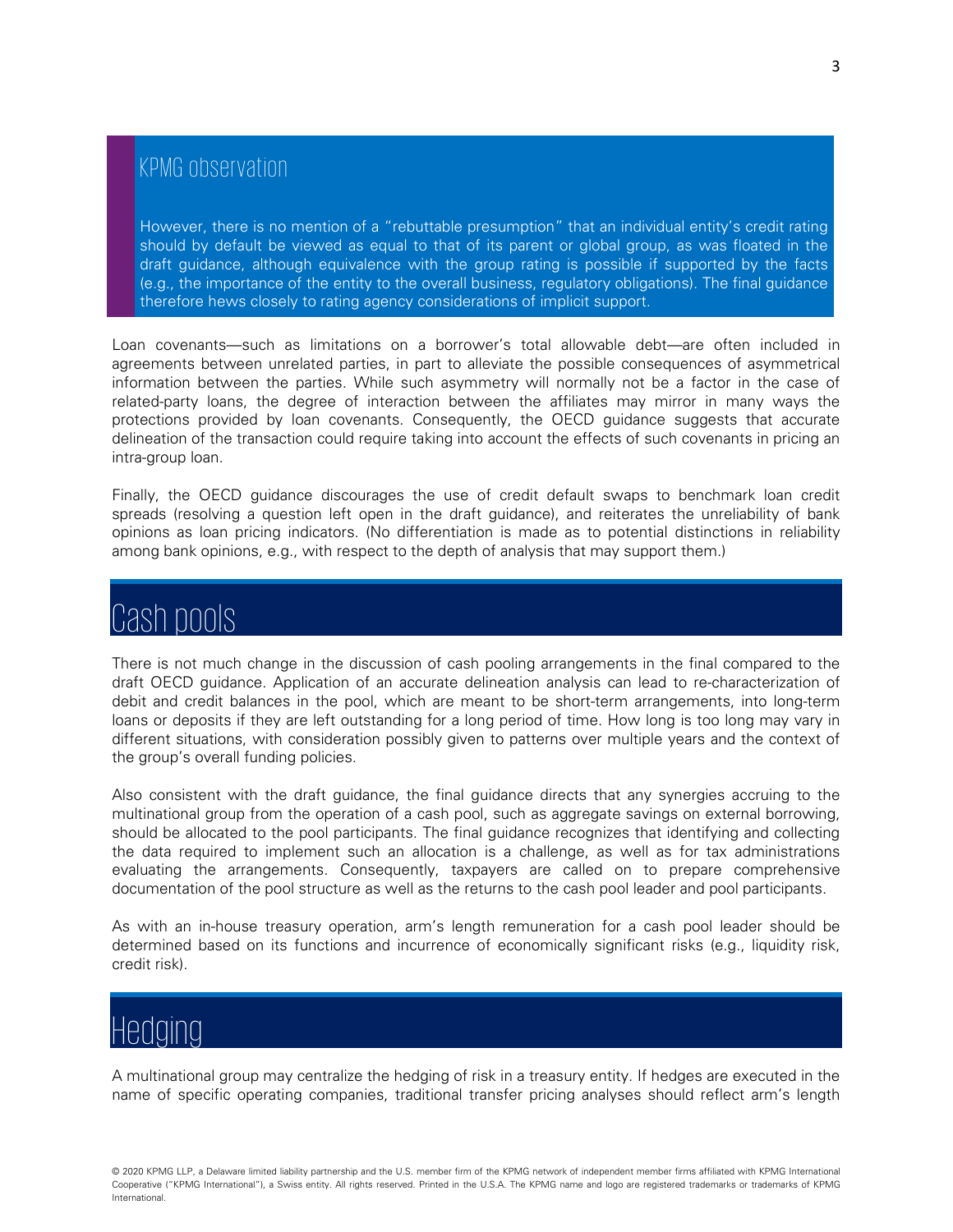dealings and returns for the operating companies on a stand-alone basis. However, if hedges are entered into in the name of the treasury entity, or that of another group entity, specific operating company results will not reflect the protection of the relevant positions at the group level. The same would be true in case there exist natural hedges within the multinational group, but not within the same entity that bears the initial risk. In these situations, the OECD guidance does not endorse attributing hedges to individual entities unless a comprehensive accurate delineation analysis indicates that it would be appropriate to do so.

## <span id="page-4-0"></span>Guarantees

The OECD guidance reiterates that financial guarantees are compensable if they provide measurable benefits, such as a reduction in the borrower's interest costs. Consistent with the draft guidance, if a guarantee from a related party has at least the partial effect of increasing the beneficiary's borrowing capacity, an accurate delineation analysis may split the transaction into two parts: (1) a loan from the lender to the borrower, based on the latter's capacity without the guarantee; and (2) a loan from the lender to the guarantor, followed by a capital contribution to the borrower. The guarantee fee should be calculated only on (1).

Similar to intra-group loans, implicit support should be considered when pricing a guarantee, such as when applying a yield-differential approach. As with the draft guidance, performance guarantees are not addressed; only financial guarantees.

## <span id="page-4-1"></span>Captive insurance

Captives are defined as companies whose primary, and perhaps only, function is to insure risks of entities belonging to the same multinational group. The final guidance tones down some of the language on possible re-characterization of captive insurance transactions, as compared to the draft guidance, but such arrangements are still subject to multiple challenges, including:

- Is there sufficient diversification to justify delineating the transaction as insurance?
- Is there an economic capital benefit to both the group and its members?
- Does that benefit arise from group synergies (in which case it should be shared with insured members through lower premiums)?
- Does the captive or another group member exercise control of risk?
- Are the risks insurable?

Some of the potential challenges to captive arrangements stem from a less-than-full appreciation in the OECD guidance of the similarities between captive and "traditional" insurers, including with regard to the level of regulation, diversification of risk, and commercial aspects of captive insurance. It seems prudent for taxpayers to focus on these and similar factors in carefully documenting the arm's length nature of their captive programs.

When the captive is accurately characterized as an insurance company, a method is then proposed (consistent with the draft guidance) to establish an arm's return as the sum of a benchmarked return over claims and expenses plus an arm's length investment return. In practice, this will give rise to many challenges relating to comparability, and will often result in premiums below those available in the open market.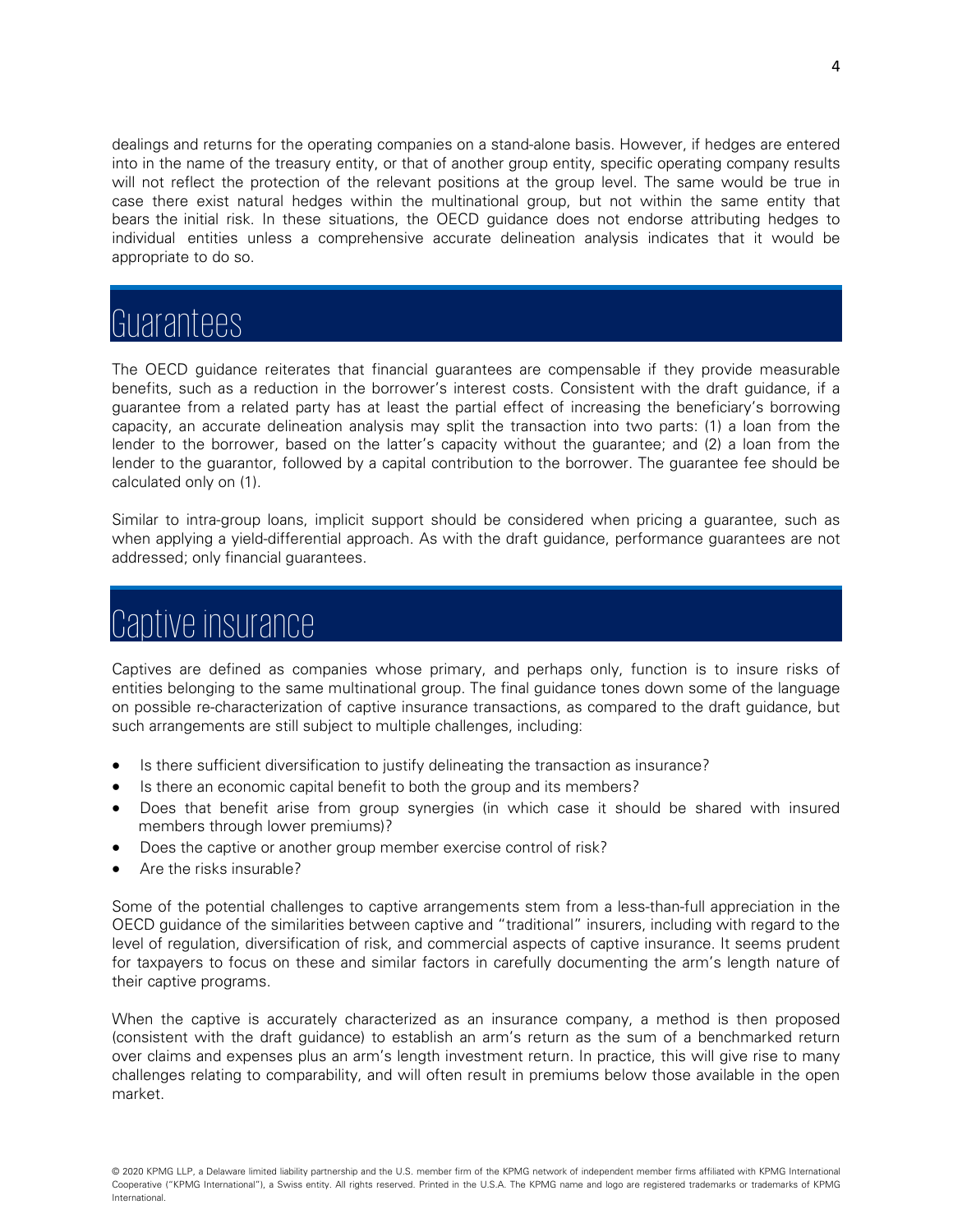## KPMG observation

While the OECD guidance also covers intra-group reinsurance within insurance groups, it focuses heavily on captives and there is little additional guidance on reinsurance companies. There is, however, a clear statement that the principles of Chapter I regarding accurate delineation and allocation of risk apply equally to intra-group reinsurance. With both captive insurance and reinsurance, a transfer pricing analysis may be helpfully informed by a careful distinction between the control of risk (attributed to the insured) and the transfer/assumption of risk (by the captive or the reinsurer). In both cases, transferring risk, or some portion of it, does not cede control.

Finally, similar to cash pooling, any synergies created by a captive program may need to be shared among the group companies.

Expect more in-depth analysis of the key provisions of the final OECD guidance in the coming days and weeks.